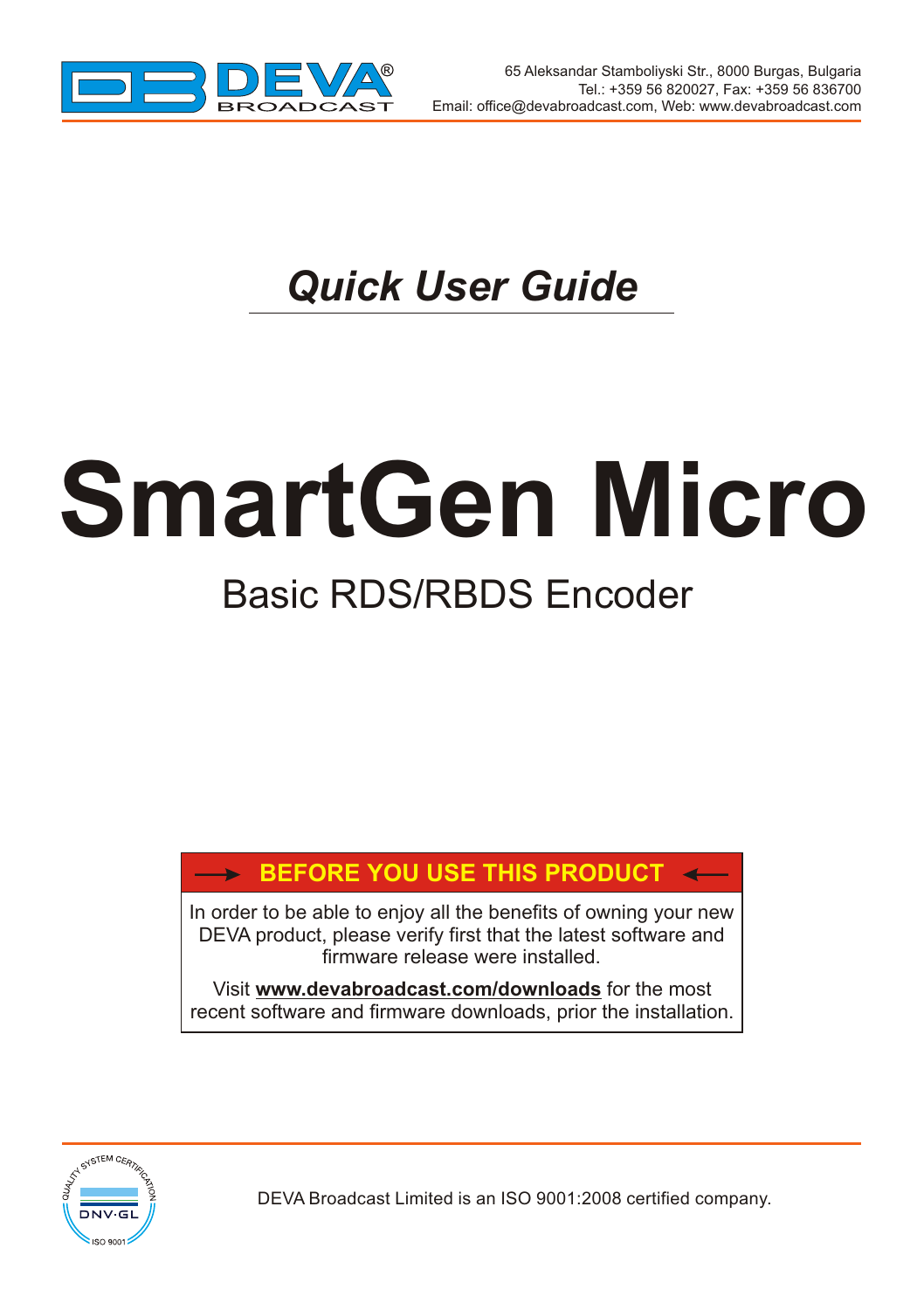This Quick user guide will make the installation of the RDS/RBDS Encoder SmartGen Micro quick and easy. Applying these principles, you can simplify the process and save yourself extra time and effort. **For more information about the Safety precautions and the Operating environment recommendations please refer to the complete User Manual.**

- 1. Install the unit on its operation place;
- 2. Using the supplied Power adapter connect SmartGen Micro to the AC Power;
- 3. Configure the desired operating mode sidechain or loop-through before the device is installed in the signal path (*For more information refer to***Step 4** &**Step 5**);
- 4. Before connecting SmartGen Micro to other air-chain equipment, use the SmartGen Basic Encoder Manager to confirm that the encoder is properly configured.;
- 5. In order to program the 'static' message registers and operating defaults, install the operating software, before connecting the device to the computer (*Refer to* **Step 2**).
- **NOTE:** We recommend testing the encoder with the controlling interface (computer, terminal, automation, etc.) before SmartGen Micro joins the air chain. This will confirm whether the encoder is properly initialized and two-way communication can be established.

#### **STEP 2 SmartGen Basic Manager Installation**

- 1. Use the Installation file which can be found on the supplied CD or downloaded from www.devabroadcast.com/downloads;
- 2. Find SmartGen Micro folder and double click on the installation file to launch the Wizard;
- 3. Accept the default recommendations and select "Next>" in the end of each step;
- 4. When asked to place an icon on the Desktop of your computer, make sure that the check box is enabled and click "Next> Finish";
- 5. Finally select NOT to launch the program.

## **STEP 3 USB Drivers Installation for Windows® 7**

- 1. Connect the front-panel USB port to the computer. A **"New Hardware"** notification will appear. Click on the Status balloon or proceed with the next step;
- 2. If an installation failure occur, a notification status will appear. Close the status window and proceed with the next step;
- 3. To start the Device manager go to Start> Control Panel> Device Manager> Other devices;
- 4. Right click on "SmartGen" and select "Update Driver Software". The Update Driver Wizard will appear;
- 5. Click on "Browse my computer for driver software" and select the drivers folder (usually: C:\Program Files \SmartGen Basic Encoders Manager \Drivers) then click "OK" and "Next";
- 6. Windows® 7 will advise that this driver is 'unsigned'. Disregard the message and click 'Install this driver software anyway';
- 7. After the installation process is completed a notification message will be displayed.
- **NOTE:** During the installation process a USB RS-232 Emulation

will be made. Administrator rights might be needed in order for the USB drivers to be installed. Upon completion of the USB installation process, the USB will be referred to as COM port. The COM port number varies depending on the number of COM connections.

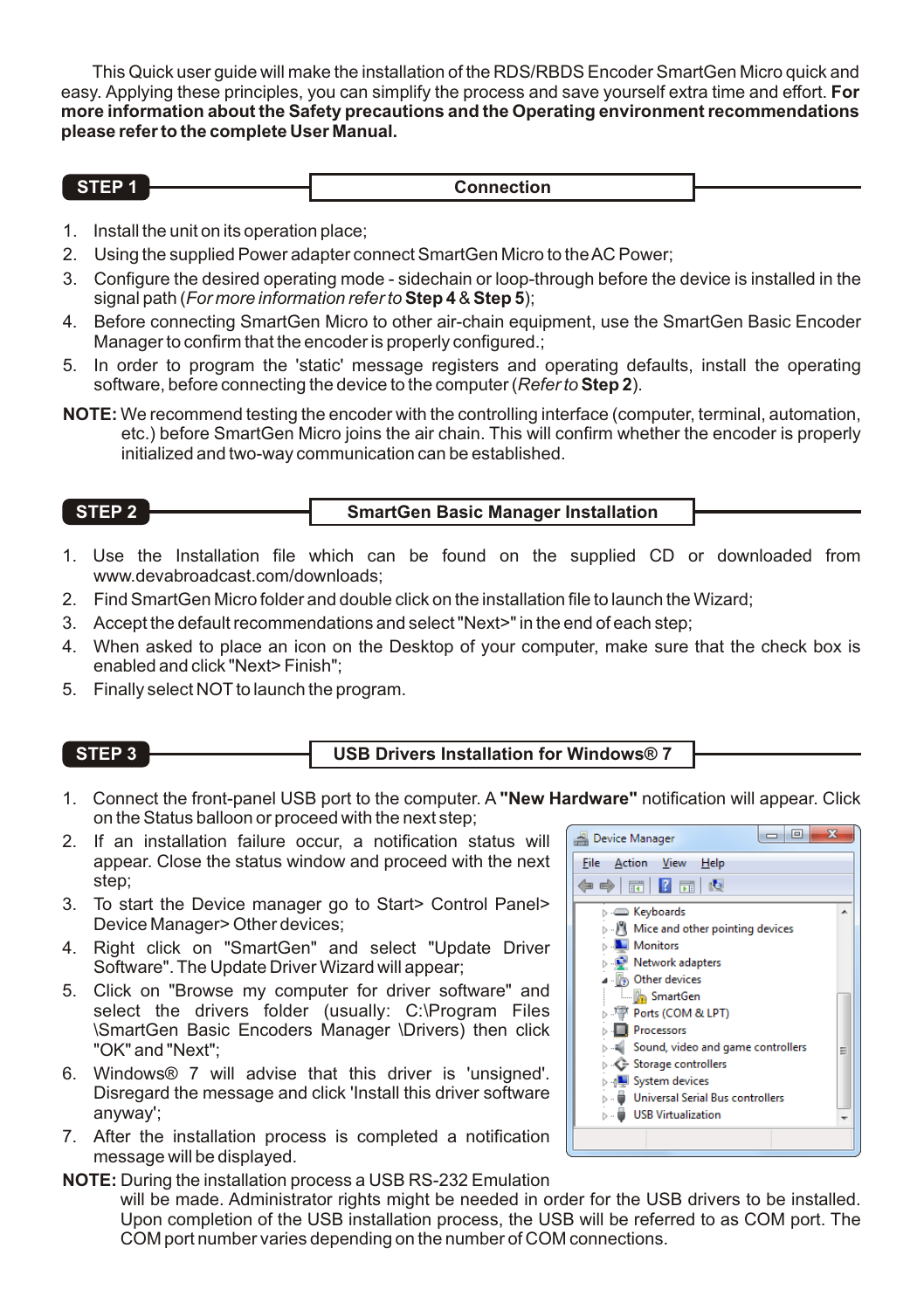#### **STEP 4** Sidechain operating mode

In order to derive timing information from the 19kHz stereo pilot, the rear-panel PILOT OR MPX INPUT connector monitors the output of the stereo generator. When sidechain operation mode is chosen the RDS OR MPX OUTPUT contains only the RDS sub carrier, the composite MPX signal is not routed through SmartGen Micro. This operating mode preserves the multiplex signal integrity and assures uninterrupted program transmission, in case of encoder failure event.

Originally SmartGen Micro is configured for sidechain operation.

### **"Sidechain" Encoder Connection**

- 1. Connect a BNC 'T' adapter to the composite/MPX output of the stereo generator;
- 2. Using a suitable cable, connect one side of the 'T' adapter directly to the wideband (composite/ MPX) input of the FM exciter;
- 3. Using a suitable cable, connect the other side of the 'T' adapter to the PILOT OR MPX INPUTof SmartGen Micro;
- 4. Cable the RDS OR MPX OUTPUT of the encoder to the second wideband (subcarrier) input of the FM exciter.
- **NOTE:** We strongly recommend the usage of the Sidechain operating mode.



#### **STEP 5 Loop-through operation mode**

If Loop-through operation mode is chosen, the RDS OR MPX OUTPUT includes the composite MPX program signal to the RDS sub carrier. In loop-through mode the internal bypass relay will pass-through the multiplex signal in case of an encoder power failure event.

### **"Loop-through" Encoder Connection**

- 1. Connect the output of the stereo generator directly to the PILOT OR MPX INPUTof SmartGen Micro;
- 2. Connect the RDS OR MPX OUTPUT of the encoder to the composite/MPX wideband input of the FM exciter.